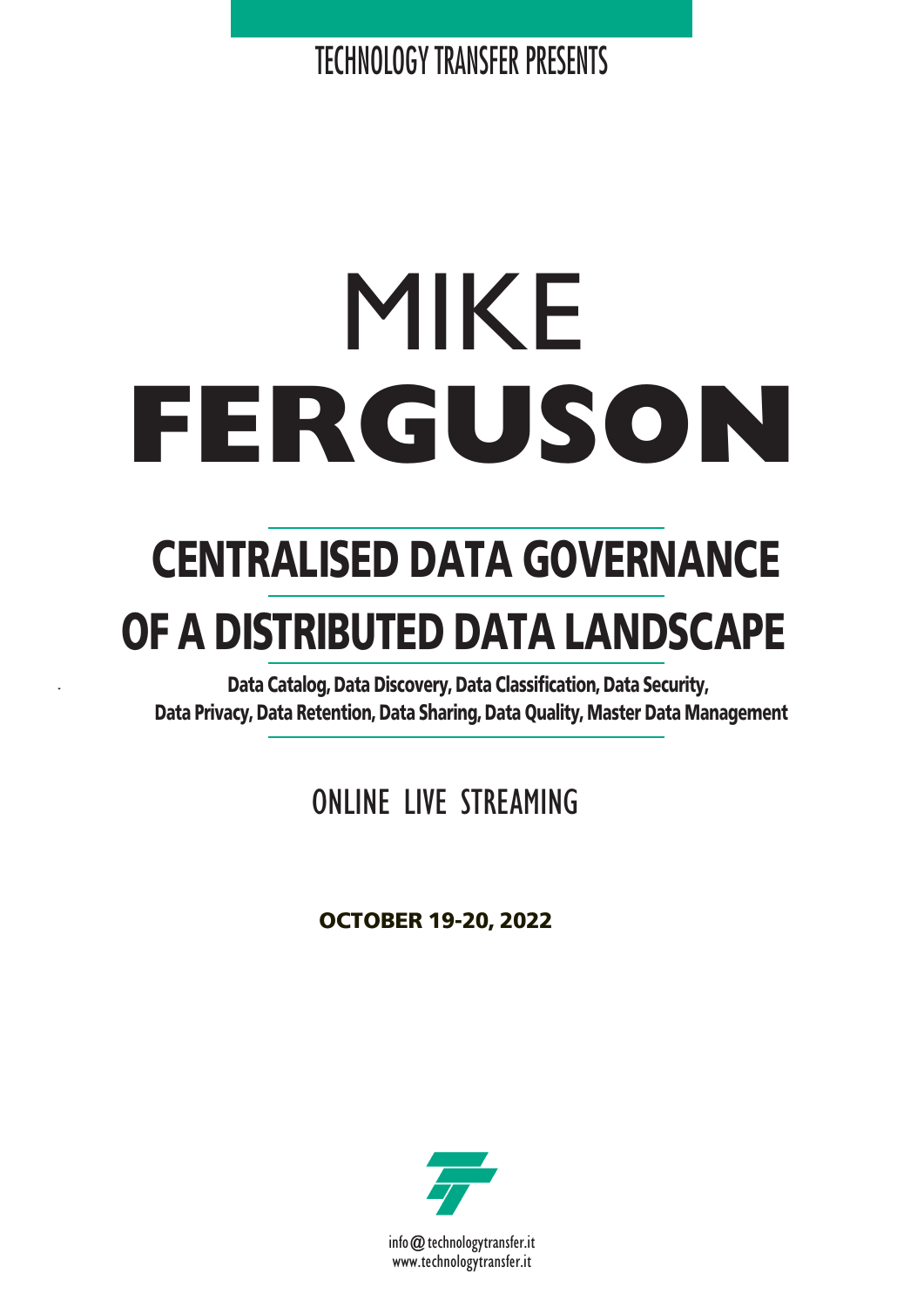## **ABOUT THIS SEMINAR**

Many businesses today are operating in a distributed computing environment with data and processes running across on-premises systems, multiple Clouds, and the edge. It this environment, with so much going on, data is much harder to find and govern. Also, the number of data sources continues to grow and master data, the most widely used data in any business, is becoming harder to find, manage and keep synchronised across so many systems in a hybrid computing environment.

This two-day in-depth seminar looks at this problem shows how to successfully implement a Data Governance program to centrally govern data across a distributed data landscape. This includes governing data access security, data privacy, data sharing, data retention and data quality with data quality encompassing Master Data Management to create a 360-degree view of customers, products, suppliers, and other core entities.

The seminar takes a detailed look at the business problems caused by poorly governed data and how it can seriously impact business operations, cause unplanned operational costs, and destroy confidence in accuracy of Business Intelligence, Machine Learning model predictions and recommendations. It also defines the requirements that need to be met for a company to confidently define, manage, and govern data as well as create and share consistent reference and master data across operational applications and analytical systems both onpremises and in one or more Clouds.

Having understood the requirements, you will learn what should be in a governance programme. This includes a Data Governance framework that includes Data Governance roles and responsibilities, processes, policies, technologies, and a core set of Data Governance capabilities to centrally govern data across a distributed data landscape. It also includes a Master Data Management strategy and what you need to do to bring your master data under control.

We will look at how to make use of a business glossary, a data catalogue with automated data discovery, data profiling, sensitive data classification, centralised data governance policy definition and policy enforcement across a distributed data landscape.

We look at data cleaning and data integration, to provision master data and reference data products and how Customer Master Data can be combined with Data Warehouse and Big Data to create a Customer Data Platform (CDP) for a customer intelligent front-office.

During the seminar we take an in-depth look at the technologies and best practice methodologies and processes for governing data across on-premises systems, SaaS applications, multiple Clouds, and the edge.

#### **AUDIENCE**

This seminar is intended for business and IT Professionals responsible for Enterprise Data Governance including data access security, data privacy, data sharing, data retention, data quality (includes Master Data Management) of both structured data and content. It assumes a basic understanding of Data Governance, Data Management, Metadata, Data Warehousing, Data Cleansing, Data Integration etc.

#### **LEARNING OBJECTIVES**

Attendees will learn how to set up an Enterprise Data Governance program to systematically govern data and content across their distributed data landscape from a single place. Using a Data Governance framework and key technologies like data catalogs, data classifiers, Data Fabric and MDM they will learn what is needed to discover, classify and govern data and content. This includes data access security, data privacy, data loss prevention, data sharing, data retention, and data quality.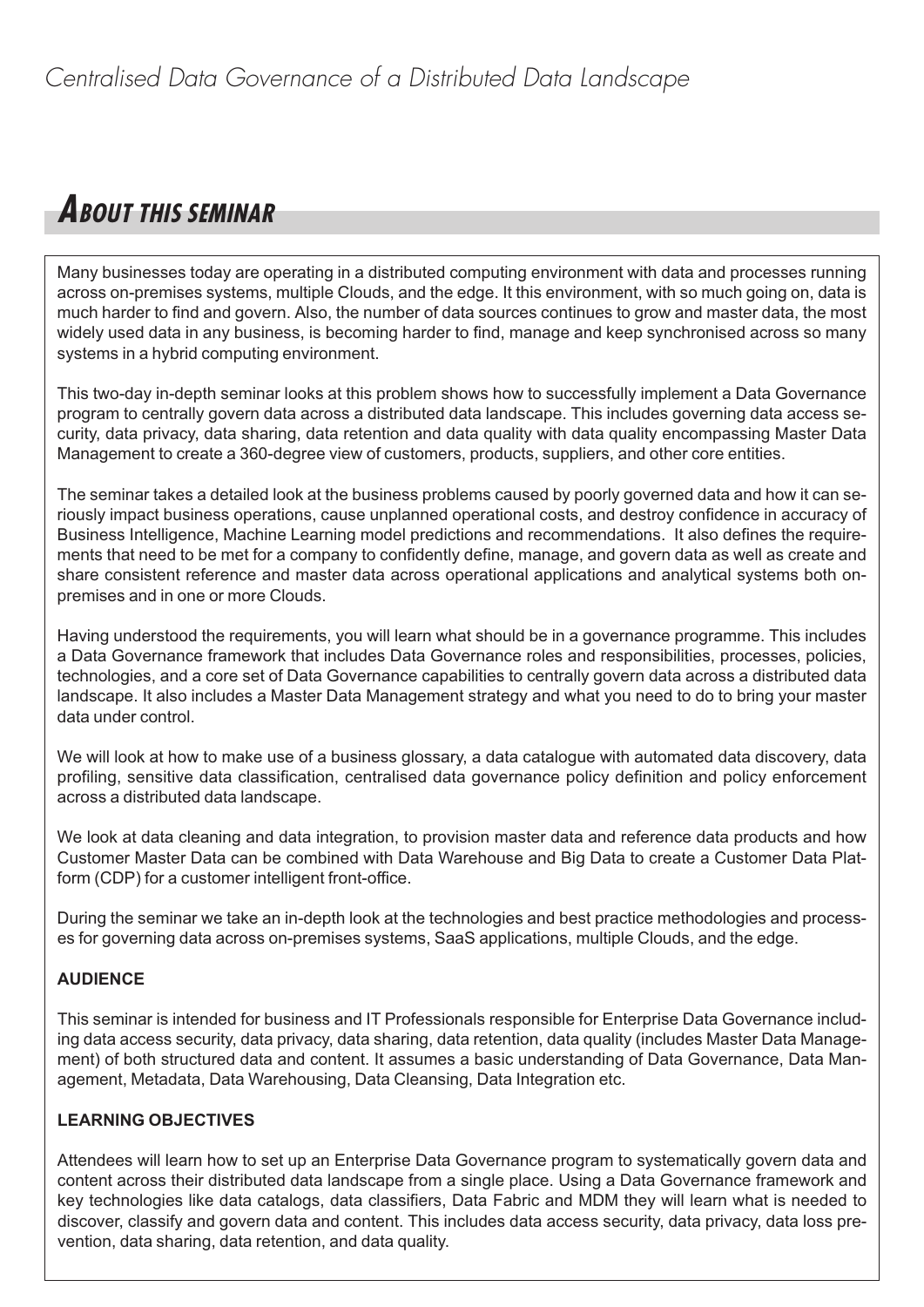## **OUTLINE**

#### **1. What is Data Governance and why do we need it?**

This session looks at what Data Governance is and what the main reasons are for needing to implement a data governance program. It looks at the need to comply with multiple data privacy regulations and legislation in a global business, the need to avoid data breaches and the challenges posed by a growing number of data sources and an increasingly complex distributed data landscape. It looks at the problems ungoverned data can bring and how they impact business operations, decision making and increase risk.

- The ever-increasing distributed data landscape on-premises, multiple Clouds, SaaS applications and the edge
- The impact of ungoverned data on business profitability and ability to respond to competitive pressure
- Protecting personal data in a global business the impact of data privacy legislation in multiple jurisdictions
- Data breaches and how they impact business

#### **2. What are the requirements and what's needed to govern data across distributed data landscape?**

This session looks at what the requirements are to govern data in a modern enterprise and what is needed to make it happen.

- Key requirements for governing data and content across a distributed data landscape
- What do you need to know to govern data?
- Introducing a Data Governance framework to help meet the challenge
- People
	- o Key roles and responsibilities
	- o Getting the organisation and operating model right
	- o Data owners, Data Stewards, Data Governance control board and working groups
- Core processes needed to establish and govern commonly understood data
- Types of policies and rules needed to govern:
- o Data quality
- o Data access security
- o Data privacy
- o Data retention
- o Data loss prevention
- o Data sharing
- o Data use and maintenance
- Technology
	- o Data catalog
	- o Trainable classifiers
	- o Data Fabric
	- o Dynamic data masking
	- o Data loss prevention
	- o Master Data Management
- Core Data Governance capabilities needed
- Tasks involved in governing a distributed data land scape

#### **3. The importance of a Business glossary**

This session looks at the need to understand your data landscape from a business perspective. The key to making this happen is to establish a common business vocabulary in the business glossary of a data catalog to create common data names and definitions for your data. This enables you to search for and govern data across your data estate from a business perspective.

- Data standardisation using a shared Business Vocabulary
- The purpose of a Common Vocabulary in Data Governance
- Business glossary software now a capability of a data catalog
	- o Alation, Amazon Glue, Collibra, Informatica Axon Business Glossary, IBM Watson Knowledge Catalog, Microsoft Azure Purview, Talend Business Glossary and Data Catalog, SAS Business Data Network, TopQuadrant TopBraid EDG Business Glossary
- Planning for a Business Glossary
- Glossary roles and responsibilities
- Glossary term submission, voting approval and dispute resolution processes
- Approaches to creating a common vocabulary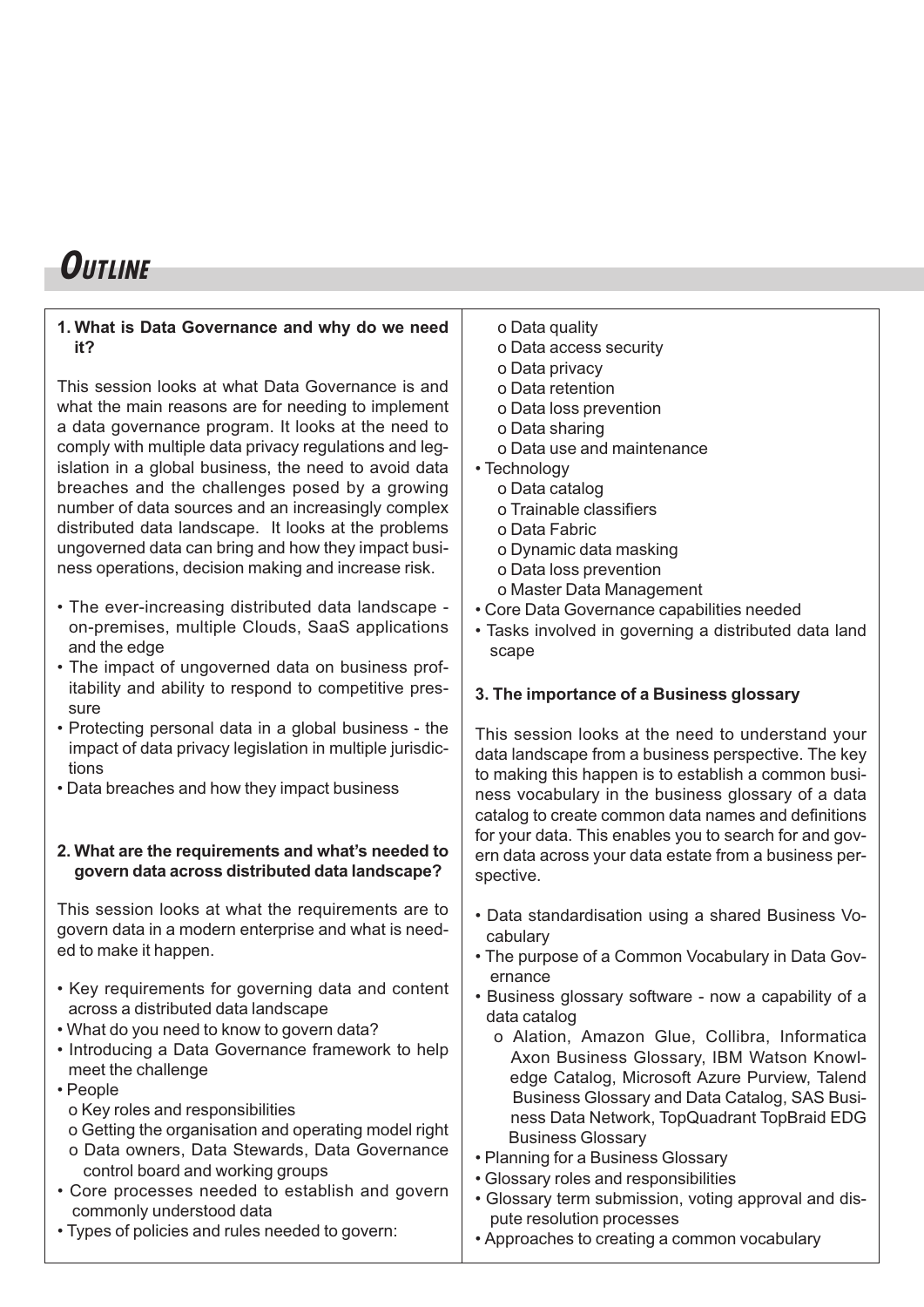| • Organising data definitions in a business glossary    | fication using pre-defined trained classifiers              |
|---------------------------------------------------------|-------------------------------------------------------------|
| • The role of a data concept model                      | • Creating your own data classification schemes for         |
| • Utilising a Common Vocabulary in Data Modelling,      | data confidentiality and retention                          |
| ETL, BI, ESB, APIs, & MDM                               | • Manually classifying content using your own classifi-     |
|                                                         | cation scheme, e.g. Office Documents, SharePoint,           |
|                                                         | Email, Chat, Microsoft Teams or Zoom Meetings               |
| 4. Understanding your data landscape - Auto Data        | • Training classifiers to automatically label content       |
| Discovery, Cataloguing and Mapping to a Busi-           | • Using trained classifiers to auto label content in the    |
| ness Glossary                                           | Cloud and on-premises                                       |
|                                                         | • Using your own classification schemes with a data         |
| Having defined your data, this session looks at dis-    | catalog                                                     |
| covering what data you have, where it is and how it     | • Automatically classifying sensitive structured data       |
| maps to your Business Glossary to provide a busi-       | and objects using a data catalog                            |
| ness understanding of your data landscape.              | • Using classification insights to understand sensitive     |
|                                                         | data proliferation and data redundancy across your          |
| • Understanding your data landscape - the critical role | estate                                                      |
| of Data Catalog software                                | • Setting policies in a data catalog to govern data         |
| • The Data Catalog Marketplace                          | across your data estate                                     |
| o Alation, Ataccama, AWS Glue Data Catalog,             |                                                             |
| BigID, Cambridge Semantics Anzo Data Cat-               |                                                             |
| alog, Collibra Data Catalog, data.world, Google         | 6. Governing data security across your distrib-             |
| Data Catalog, Hitachi Vantara Lumada, IBM               | uted data landscape                                         |
| Watson Knowledge Catalog, Informatica En-               |                                                             |
| terprise Data Catalog, Microsoft Azure                  | Having classified the data and content in your data         |
| Purview, Oracle, SAP, Talend Data Catalog,              | estate, this module looks at protecting data and con-       |
| Top Quadrant TopBraid, Zaloni Data Catalog              | tent in your data estate with focus on that which is        |
| • The Data Discovery process                            | classified as sensitive or confidential. It looks at set-   |
| • Registering data sources for discovery                | ting and enforcing policies to govern data access and       |
| • Automated Data Discovery, profiling, using a Data     | usage security as well as governing data loss preven-       |
| Catalog                                                 | tion.                                                       |
| • Mapping data assets to a Business Glossary            |                                                             |
|                                                         | • Data security objectives                                  |
|                                                         | • Key technologies in governing data security               |
| 5. Classifying data and content to know how to          | o Policy establishment                                      |
| govern it                                               | o Policy enforcement                                        |
|                                                         | • Steps to implement data security                          |
| This session looks at manually and automatically la-    | • Setting policies centrally in your data catalog to gov-   |
| belling data to know how to govern it using predefined  | ern data access across your data estate                     |
| classifiers, user-defined classification schemes and    | o Attribute based access control                            |
| trainable classifiers. It then looks at how classified  | • Unifying data access control across multiple data         |
| data shows up in a data catalog and how policies can    | stores                                                      |
| be assigned to labelled data to govern it across your   | • Universal authorisation fabric software (e.g. IBM,        |
| data estate.                                            |                                                             |
|                                                         | Immuta, Okera) and how they integrate with data<br>catalogs |
| . What is data classification?                          | • Setting policies centrally in your data catalog to gov-   |
| • Automated sensitive data type detection and classi    | ern data usage across your data estate                      |
|                                                         |                                                             |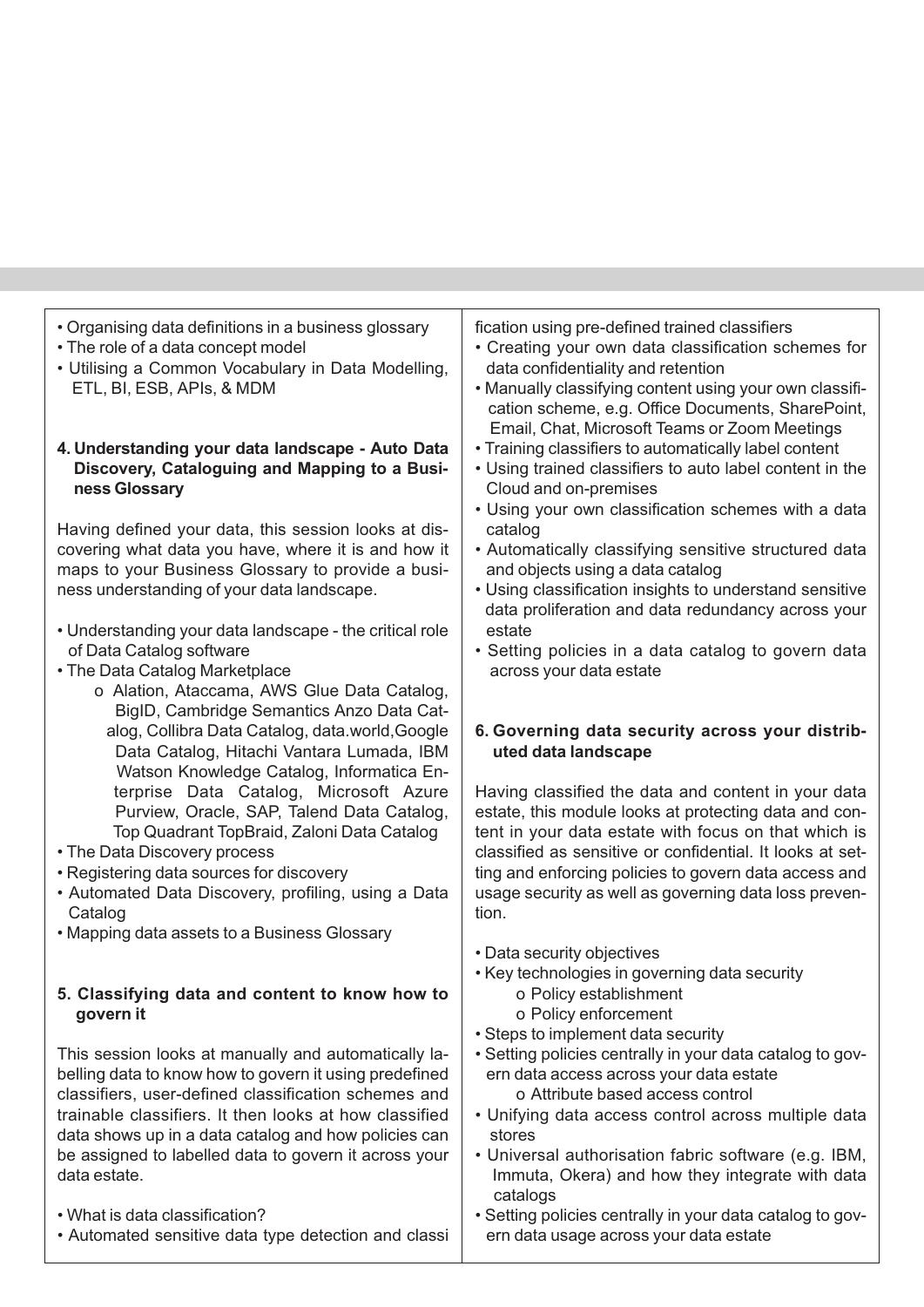| • What are Cloud application security brokers?<br>o Auto discovery of Cloud application usage                                                                                                                                                                                                                                                                                                                                                                                                                                                                                                                                                                                                                                                                                                           | • Setting actions to destroy or archive it on expiration                                                                                                                                                                                                                                                                                                                                                                                                                                                                                                                                                                                                                                                                                       |  |
|---------------------------------------------------------------------------------------------------------------------------------------------------------------------------------------------------------------------------------------------------------------------------------------------------------------------------------------------------------------------------------------------------------------------------------------------------------------------------------------------------------------------------------------------------------------------------------------------------------------------------------------------------------------------------------------------------------------------------------------------------------------------------------------------------------|------------------------------------------------------------------------------------------------------------------------------------------------------------------------------------------------------------------------------------------------------------------------------------------------------------------------------------------------------------------------------------------------------------------------------------------------------------------------------------------------------------------------------------------------------------------------------------------------------------------------------------------------------------------------------------------------------------------------------------------------|--|
| o Setting policies to govern access to and use<br>of sensitive data and content from applications<br>o Monitoring Cloud application activity                                                                                                                                                                                                                                                                                                                                                                                                                                                                                                                                                                                                                                                            | 9. Governing data sharing across your distrib-<br>uted data landscape                                                                                                                                                                                                                                                                                                                                                                                                                                                                                                                                                                                                                                                                          |  |
| 7. Governing Data Privacy across your distrib-<br>uted data landscape                                                                                                                                                                                                                                                                                                                                                                                                                                                                                                                                                                                                                                                                                                                                   | This session looks at producing trusted, compliant<br>data to be shared across the enterprise and beyond<br>and how data sharing can be governed.                                                                                                                                                                                                                                                                                                                                                                                                                                                                                                                                                                                              |  |
| This session looks at governing access to personal<br>data across your data estate to remain compliant with<br>legislation in multiple jurisdictions that your company<br>operates.<br>• Data Privacy objectives<br>• Data Privacy legislation - GDPR, CCPA, HIPAA and<br>more<br>• Steps involved in a central Data Privacy Gover-<br>nance process<br>• Automatically identifying where unprotected person-<br>al data is located<br>• Data Privacy policy enforcement across a distrib-<br>uted data landscape<br>o Linking your data catalog to other technologies<br>o Encrypting and de-identifying personal data<br>o Using data loss prevention (DLP) to avoid loss of<br>personal data<br>o Protecting personal data in email, chat, docu-<br>ments, file shares, Cloud storage, and endpoints | • Data sharing objectives<br>• Key technologies to help produce trusted data prod-<br>ucts for sharing<br>• Steps to creating data products<br>• A unified approach to producing trusted data prod-<br>ucts using Data Fabric and DataOps pipelines<br>• Publishing trusted, compliant data products in a<br>data marketplace<br>• Governing data sharing and consumption using<br>data sharing agreements and a data marketplace<br>• Creating a standard data sharing approval process<br>for consumers<br>• Monitoring and tracking shared data consumption<br>and usage<br>10. Governing Data Quality across your distrib-<br>uted data landscape<br>This session looks at consistently governing data<br>quality across your data estate. |  |
| 8. Governing data retention across your distrib-<br>uted data landscape<br>This session looks at governing the lifecycle of data<br>across your data estate and how you can set policies<br>to control how long data is kept for and what happens<br>to it on expiry. It also looks a special purpose condi-<br>tion such as "legal holds" placed on data by legal de-<br>partments.<br>• Creating a data retention classification scheme<br>• Complying with country and region-specific legisla-<br>tion<br>• Classifying data and content using retention labels<br>• Setting policies centrally to retain data                                                                                                                                                                                      | • The business impact of bad quality data<br>• Common data quality metrics<br>• Setting up data validation and matching rules in your<br>data catalog<br>• Using your data catalog to automatically profile and<br>validate your data<br>• Monitoring data quality and policies across your dis-<br>tributed data estate<br>• Integrating data catalogs with self-service data<br>cleansing software<br>• Al-assisted data cleansing                                                                                                                                                                                                                                                                                                           |  |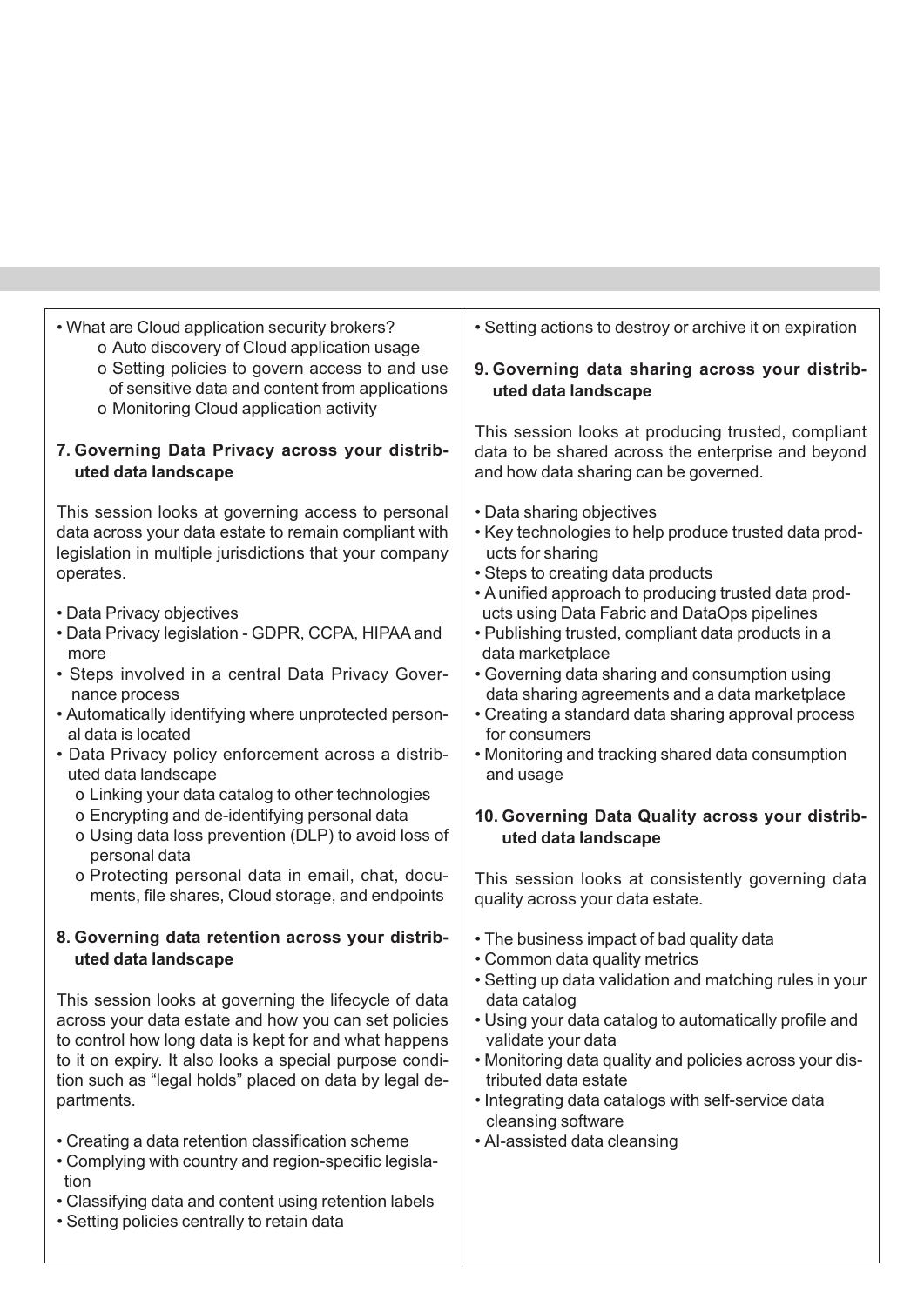#### **11. Data Quality using Master Data Management**

This session looks at Master Data Management (MDM) and Reference Data Management (RDM) and how to implement them to improve data quality.

- What is Master Data Management and why is it needed?
- What is reference Data Management?
- Components of an MDM solution
- MDM implementation styles and options
	- o Real-time master data synchronisation
	- o Virtual MDM (Index / Registry)
	- o Single Entity Hub
	- o Enterprise Multi-Domain MDM
- Identifying Master Data entities
- Defining a common vocabulary for Master Data entities, e.g. Customer, Supplier, Product
- Master Data Modelling
- Master Data Hierarchy Management
- Master Data discovery identifying where your disparate Master Data is located using a data catalog
- Mapping your disparate Master Data to your business glossary
- Profiling disparate master data to understand data quality
- Using Data Fabric to clean, match and integrate Master Data to create trusted Master Data entities
- Master Data matching fuzzy matching and survivorship rules
- Implementing outbound Master Data synchronisation
- Standardising business processes to create and maintain Master Data
- Governing maintenance of Master Data
- The MDM solution marketplace o Ataccama, IBM, Informatica, Oracle, Profisee, Reltio, Riversand, SAP, SAS, Semarchy, Stibo, Talend, Tamr, TIBCO & more
- Evaluating MDM products
- Integration of MDM solutions with data catalogs and Data Fabric
- MDM in the Cloud what's the advantage?
- Accessing and maintaining Master Data via shared Master Data services
- Integrating MDM with operational applications and

process workflows

• Using Master Data to tag unstructured content, e.g. Supplier contracts

#### **12. Transitioning to centralised Master Data maintenance - The change management process**

This session looks at the most difficult job of all - the change management process needed to get to centralised common approach to Master Data maintnance. It looks at the difficulties involved, what really needs to happen and how to make it happen.

- The impact of centralised update of Master Data on existing processes
- Transitioning from multiple data entry systems to one data entry system
- Planning for incremental change management
- Creating an MDM change management program
- Changing application logic to use shared MDM services
- Changing user interfaces
- Leveraging a REST APIs, GraphQL and a SOA to access MDM shared services
- Changing existing business processes to take ad vantage of MDM
- Changing ETL jobs to leverage Master Data as a data source
- Hierarchy change management in MDM

#### **13. Data Quality using Master Data Management**

This last session looks at combining Customer Master Data, Big Data, and your Data Warehouse to create a Customer Data Platform to support Marketing, Sales and Customer Service in the digital enterprise.

- Integrating Master Data with Big Data and Data **Warehouses**
- New data sources related to customers
- Creating new customer insights using analytics
- Creating a CDP in your enterprise
- Integrating CDPs with digital and traditional marketing, sales, and service applications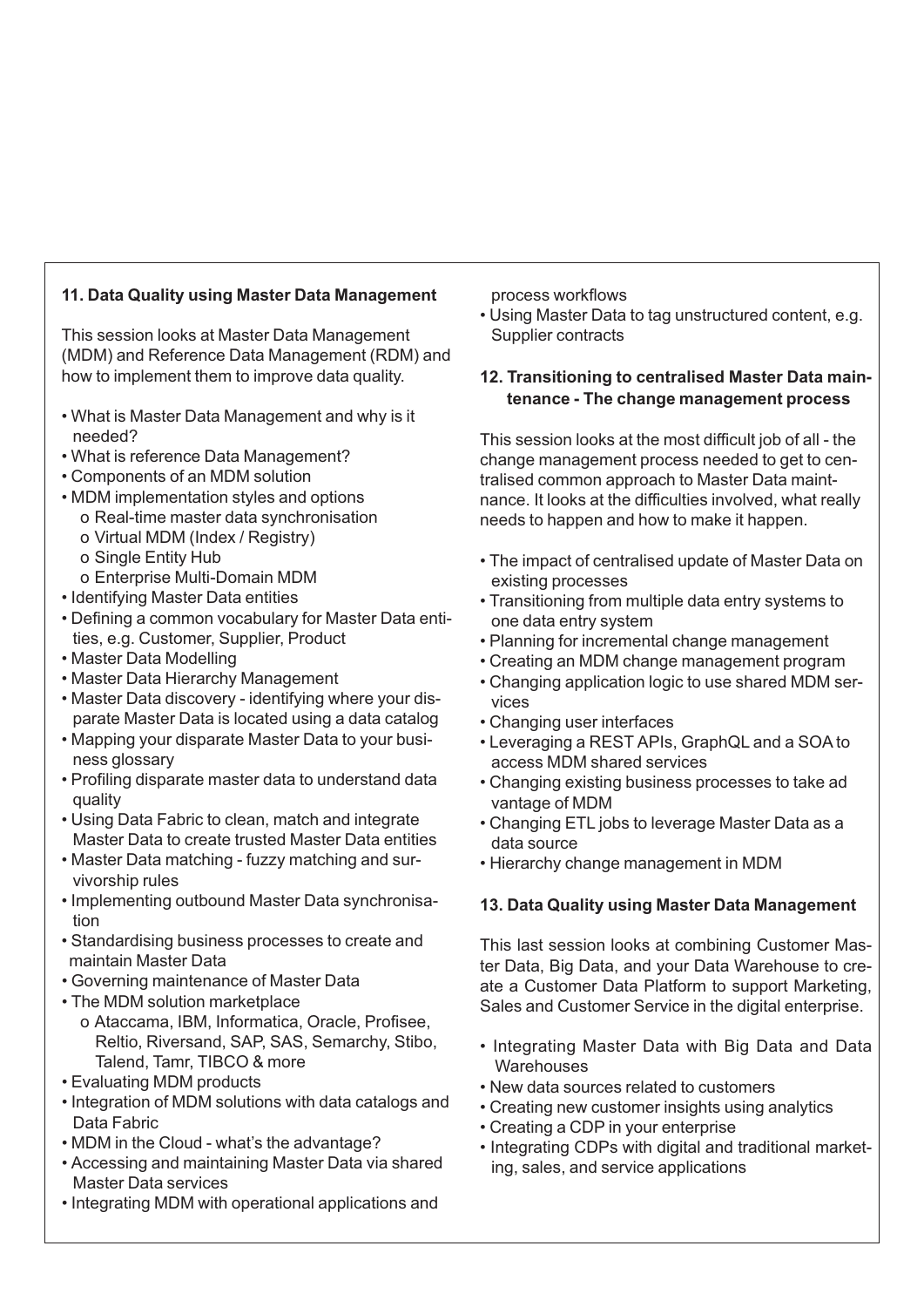### **INFORMATION**

#### **PARTICIPATION FEE e** 1100 The fee includes all seminar documentation **SEMINAR TIMETABLE** 9.30 am - 1.00 pm 2.00 pm - 5.00 pm **HOW TO REGISTER** You must send the registration form with the receipt of the payment to: info@technologytransfer.it TECHNOLOGY TRANSFER S.r.l. Piazza Cavour, 3 - 00193 Rome (Italy) Fax +39-06-6871102 **PAYMENT** Wire transfer to: Technology Transfer S.r.l. Banca: Cariparma Agenzia 1 di Roma IBAN Code: IT 03 W 06230 03202 000057031348 BIC/SWIFT: CRPPIT2P546 **DISCOUNT** discount. seminar. for the full fee.

#### **GENERAL CONDITIONS**

The participants who will register 30 days before the seminar are entitled to a 5%

If a company registers 5 participants to the same seminar, it will pay only for 4.

Those who benefit of this discount are not entitled to other discounts for the same

#### **CANCELLATION POLICY**

A full refund is given for any cancellation received more than 15 days before the seminar starts. Cancellations less than 15 days prior the event are liable for 50% of the fee. Cancellations less than one week prior to the event date will be liable

#### **CANCELLATION LIABILITY**

In the case of cancellation of an event for any reason, Technology Transfer's liability is limited to the return of the registration fee only.

| <b>MIKE FERGUSON</b>                                                                       |                                                                                                         |
|--------------------------------------------------------------------------------------------|---------------------------------------------------------------------------------------------------------|
| <b>CENTRALISED DATA GOVERNANCE OF</b>                                                      |                                                                                                         |
| A DISTRIBUTED DATA LANDSCAPE                                                               |                                                                                                         |
| October 19-20, 2022                                                                        | Stamp and signature                                                                                     |
| Registration fee:<br>€ 1100                                                                |                                                                                                         |
|                                                                                            |                                                                                                         |
|                                                                                            |                                                                                                         |
|                                                                                            |                                                                                                         |
|                                                                                            |                                                                                                         |
|                                                                                            | Send your registration form<br>with the receipt of the payment to:<br><b>Technology Transfer S.r.l.</b> |
| If anyone registered is unable to attend, or in case                                       | Piazza Cavour, 3 - 00193 Rome (Italy)<br>Tel. +39-06-6832227 - Fax +39-06-6871102                       |
| of cancellation of the seminar, the general conditions<br>mentioned before are applicable. | info@technologytransfer.it<br>www.technologytransfer.it                                                 |